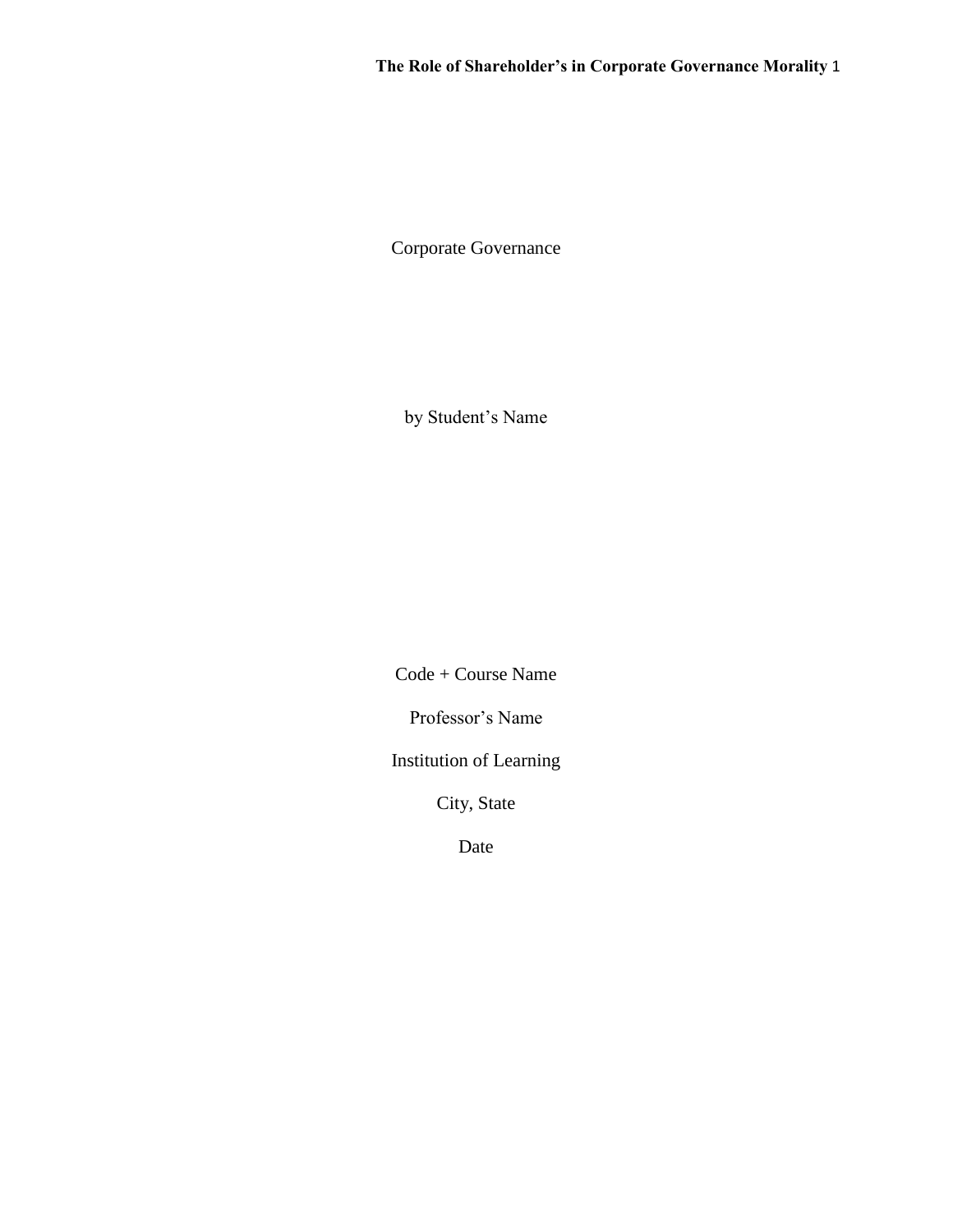## **Introduction**

The claim thats "We rely on shareholders to impose morality in the global marketplace" is valid since the ultimate benefits of corporations rests on the owners. With weak interventions and internal control of the operations of firms including the existence of information asymmetry between the agent- principle arrangements, leads to an adverse effect where agency problem creeps in. Companies' executives and managers amass much wealth and benefits when the incentives to do so exist. This paper seeks to identify the validity of the claim and the solutions proposed as alternative corporate governance strategies and their possible positive and negative implications to the corporations and society."

### **Validity of the claim**

The concept of corporate governance concerns the management of relationships between different corporate shareholders (Malek 2004, p. 46). The concept is all about the management of the principle- agent relationship that aims at maximising the shareholders' long term interest (Goodpaster1991, p.53-73). With slack and undefined directions of the company, the interests of the share-holder and the agents (management team) may conflict leading to an agency problem. Activities like tax evasion, interest rates rigging, illegal consumer products inflation and "horsemeat sales in place of beef'' are some of the institutional abuses that arise when measures to regulate the companies/ corporations activities are feeble or non- existent or when there is an incentive of divergence of interest between the principle and the agents (Schwalbach et. al, 1997, p. 3) .

The cost of illegitimate and unethical corporate dealings whose liability rest entirely on the shareholders could be very high if intervention is not taken into consideration (Waygood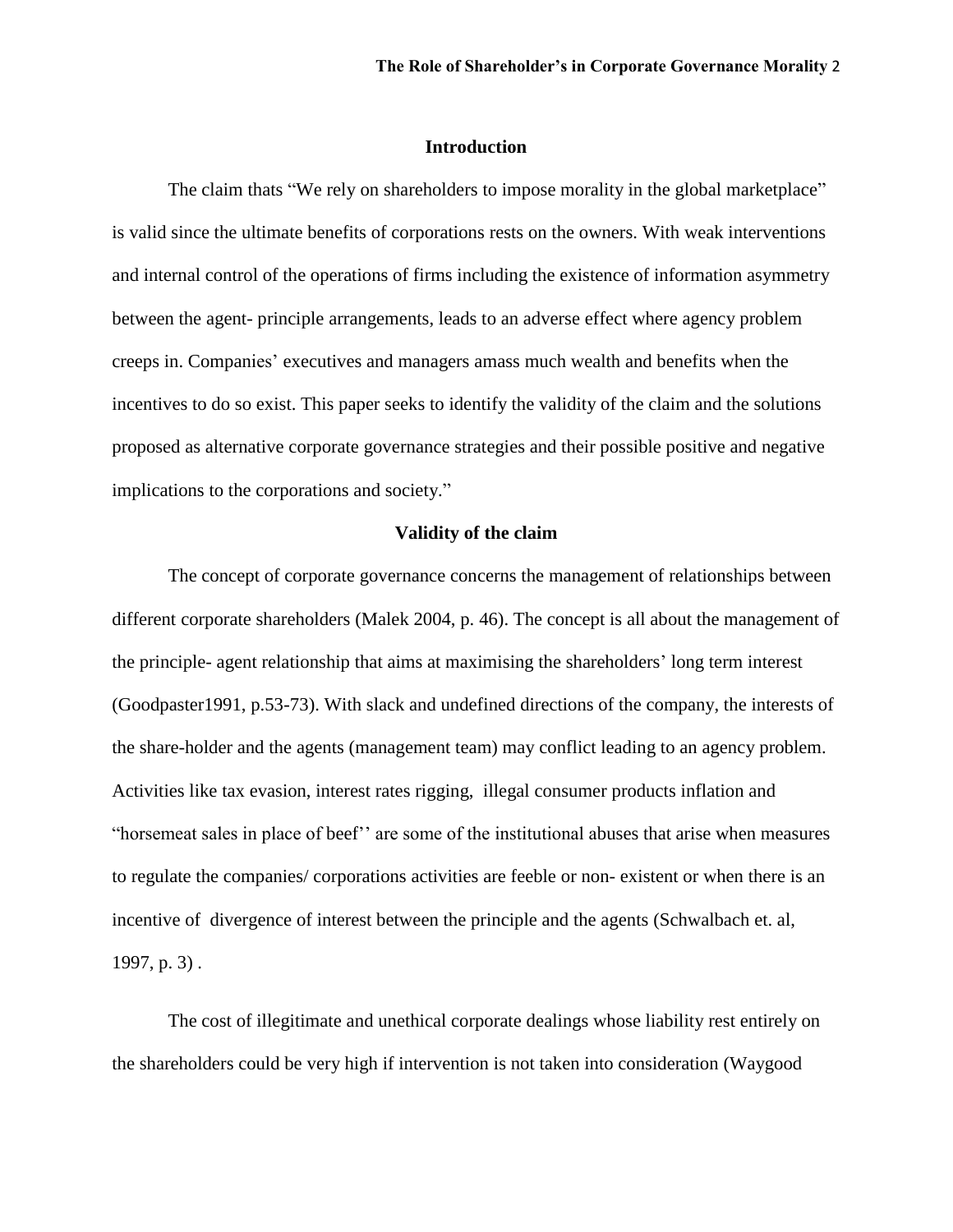2006.). Companies like Enron and Worldcom in US are just but examples of companies that lost their glory and the shareholders long- term interest buried.

Shareholders have therefore been considered accountable over the action and activities of their companies since they are the ultimate owners (Schwalbach et. al 1997, p. 3). Erturk et. Al (2006) points out the assumptions that the shareholders and the owners of a company who bear risks have a function to monitor the agents. The study further points out that ownership rights enforcement does create shareholders' value as claimants of residuals. They should therefore monitor the managers' actions that aim at value creation to minimise wastages and facilitate growth.

Although the general assumption is that the shareholders are held accountable upon any misalignment of the corporations' objectives, study shows that there exists a limitation to such reality on the basis of the law. According to Mitchell( 2009, p. 171 ), the law excepts the shareholders and creditors from the corporations duties and the productive entities based on the doctrine of limited liability- a situation that has risen ethical concerns. To strengthen the isolation of the shareholders from the blame of moral depravity in the market place, Freeman et. al (2004, p. 364- 369) suggest that managers and executives should inculcate values necessary for doing business. These will define the clarity of the strategies used to achieve corporate performance and the kind of relationships to create with the stakeholders to deliver their objectives.

Over the years, the incentive to align the management interests and effort with the shareholders interests has seen to an increase of management compensation. A study done by Erturk et al (2006) on the comparison of workers and executive pay in UK and USA found out that the pay-ratio between the executive and the workers rose from 50 to 109 from 1980 to 1990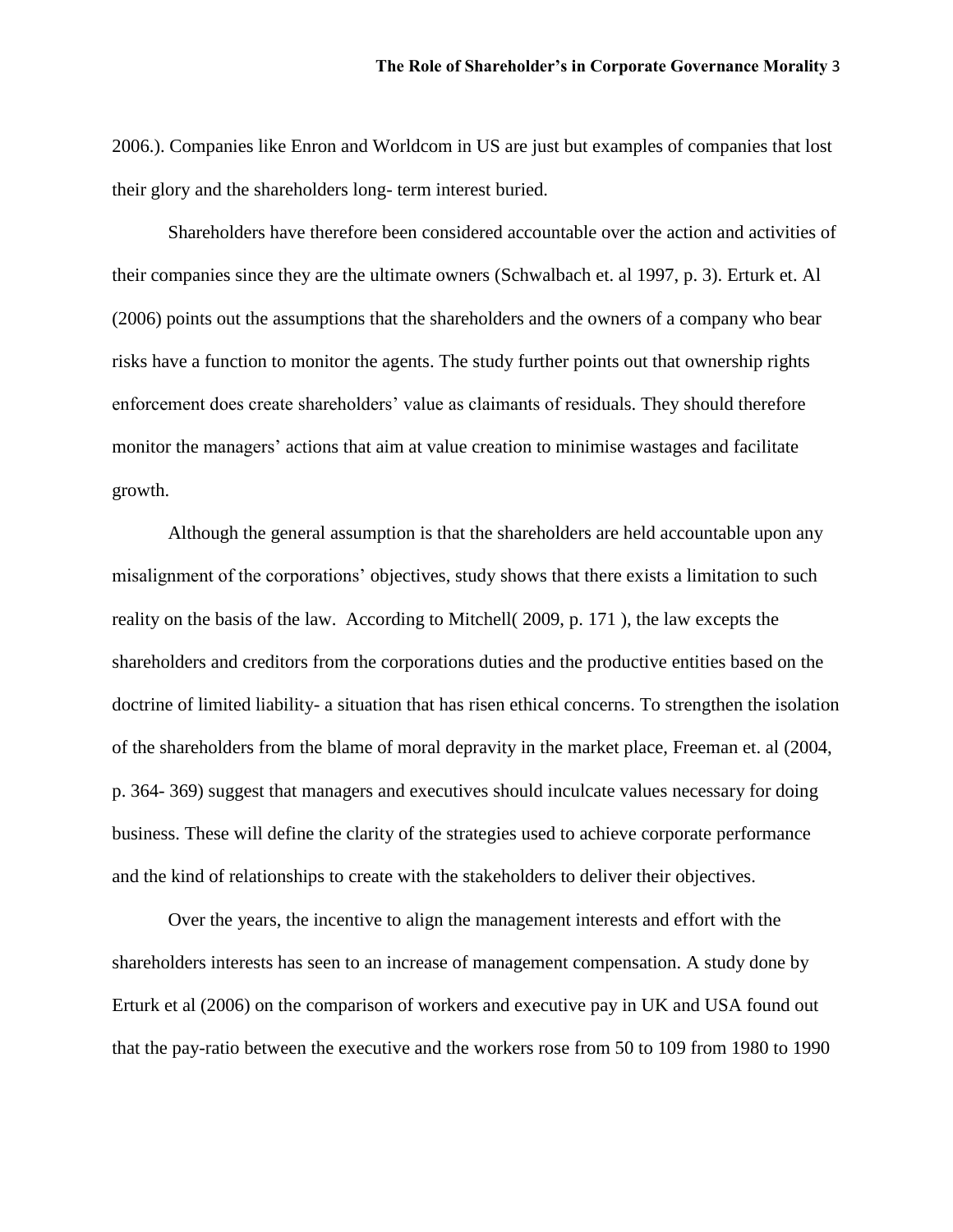and 109 to 525 from 1990 to 2000 in USA. In UK the ratio rose from 9 to 54 from 1978/79 to 2002/03.

For far too long, the shareholders have been relied to "impose morality in the global marketplace", although it comes with a cost the appointment of non- executive directors to help in scrutinising of companies dealing on behalf of the share- holders. Having the non- executive director share the same legal responsibility with the executive directors places them all accountable to the shareholders. Rotational retirement and democratic elections too have been used to regulate the activities of the directors. The directors are task with the responsibility of managing performance, compliance, control and behaviour within an organization. The shareholders therefore are responsible for the companies' compliance with all regulatory measures and standards. Therefore the general claim that it's the responsibility of the shareholders to define and ensure companies' morality within the marketplace is not in question since the shareholders are expected to monitor the firm managers activities in shareholder's value creation at all cost.

Failure to commit to the mandate and the responsibilities expected of the shareholder, a company risks not only non- compliance cost implication imposed by the government, accounting or legal abodes but also its survival. A company like Andersen was sentenced for obstruction of justice acting through its employees and received a fine of \$500,000 (Ireland et. al 1999); levels I type of cost valued at about four billion dollars was not such weightier to Andersen since its financial portfolio was intact and mature to sustain it. The survival of Andersen was guaranteed still even after the incidence.

To maintain the lawyers' services and agents including expensive auditors Andersen had to manage the level 2 costs. These cost that Andersen incurred were much greater than the level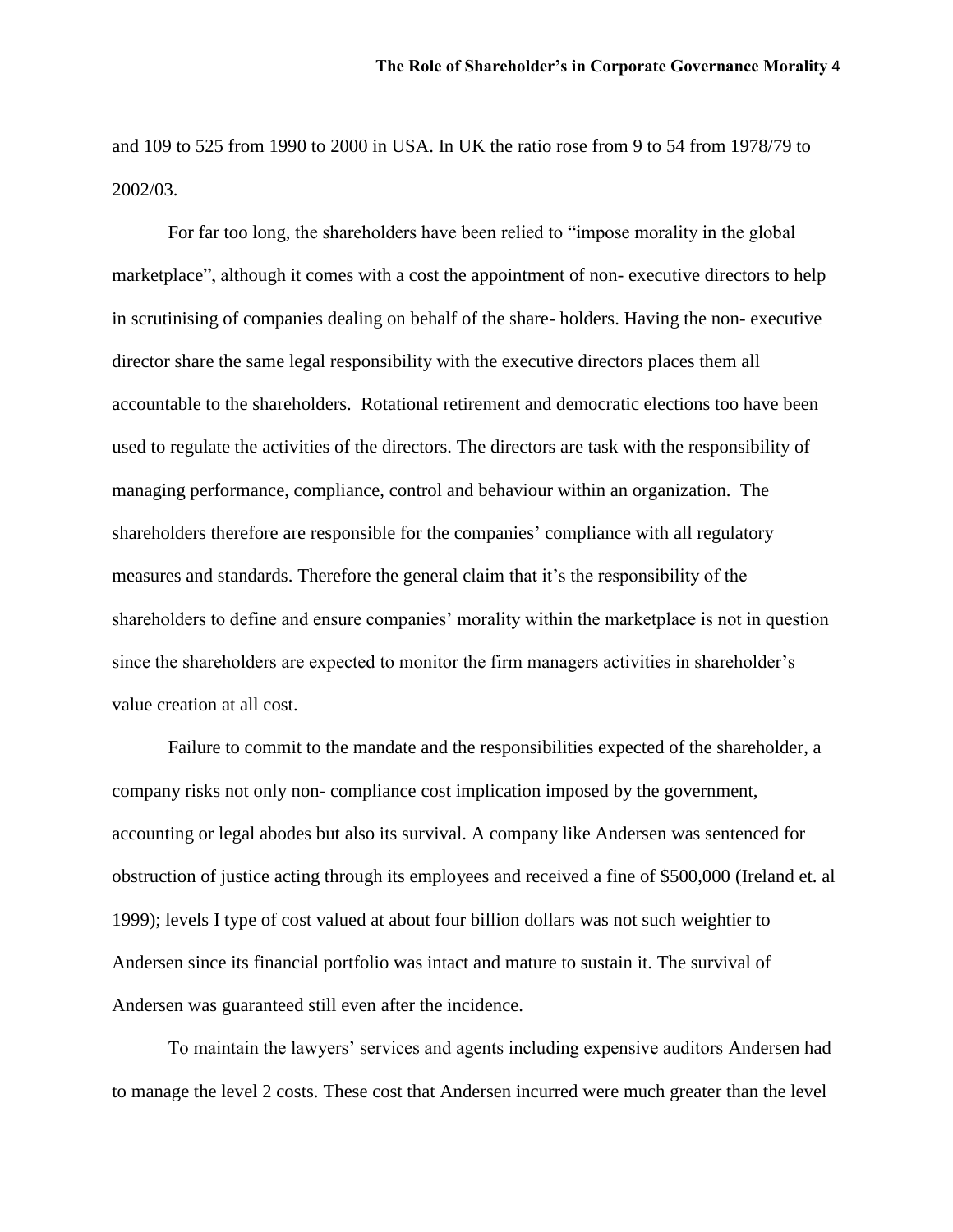1 cost. These costs ran in multiple millions of dollars that although the costs were high, Andersen was able to manage it based on its financial base.

Level 3 costs which were considered most detrimental to the organisation were not only much high but were linked to its survival status. A loss of reputation, employees, defection of customers, and cynicism of the government and tight regulation of the government were much devastating to the company than any other moments before. Investors, customers, and employees holding expectation of performance of the business form the basis of stakeholder's costs .These cost implicative activities were at the discretion of the companies' managers that least informed the shareholders (Thomas 2004, p.56-66).

## **Solutions to relying on shareholders to impose marketplace morality**

Different solutions have been suggested to solve the problem of relying on shareholders' imposition of marketplace morality. This rises from the reality that the executive have an incentive to drive a company beyond its optimal level which increases their power of control of the resources (cited by Jensen 1986, p.1). Even with the legal requirement of executives taken a second option participation in the purchase of shares, there exists insider dealings instigated by the managers when such incentives arise. Clarke (2009, p.4) points out that chief executives who are the agents if chairing the boards can prevent the challenge of their position and too aggregate to their own substantial increase in the companies' wealth share through inflation of salary and growing stock. The executives do take maximum advantage of the shareholder- agent information asymmetry if it does exist on the management team to maximize their long-term enterprise values (Schwalbach et. al 1997, p. 3)

The need for immediate changes arose with the challenges that were too way out of hand. Clarke (2009, p.8) identifies these challenges that include; uncontrollable rise in executives'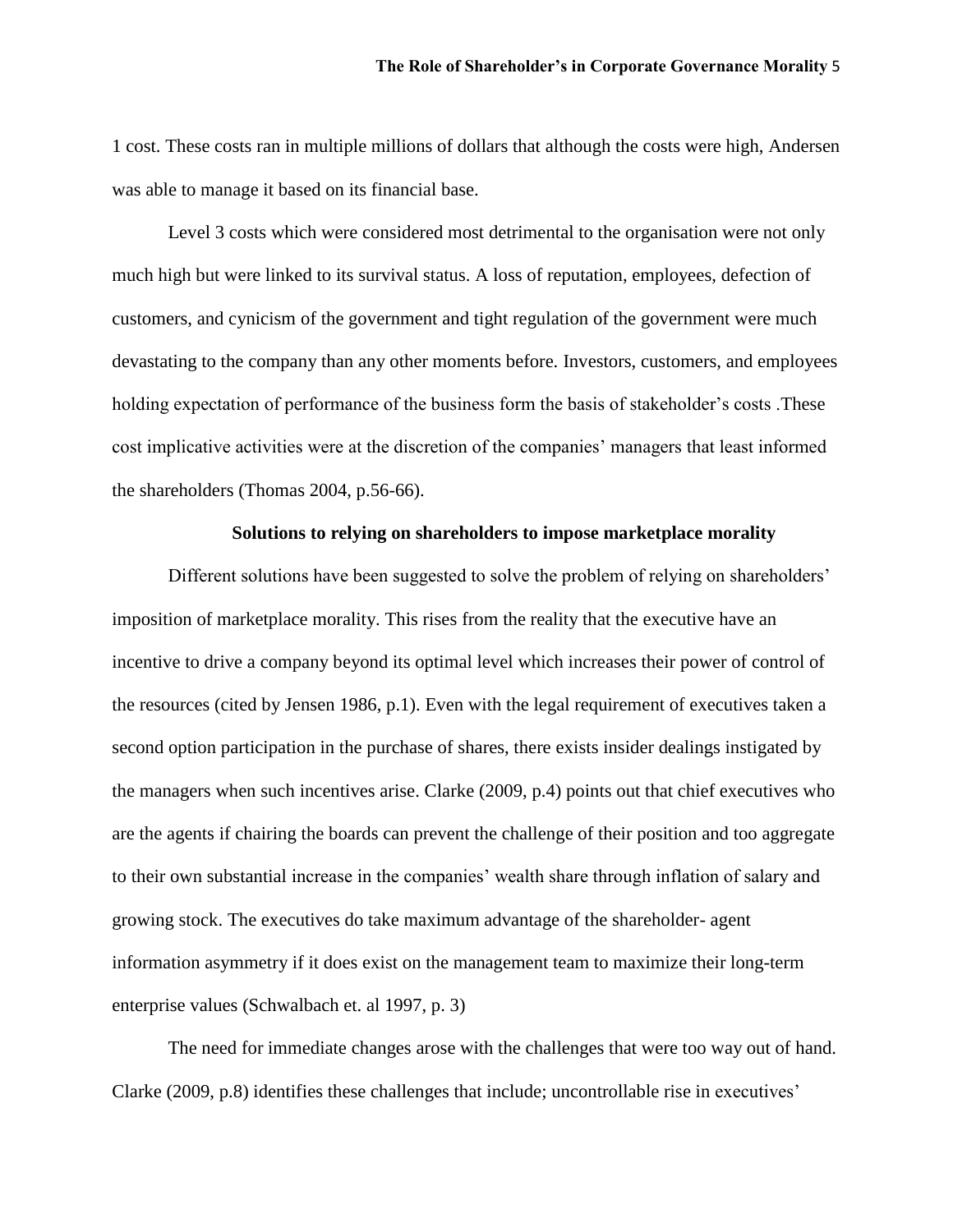compensation; unethical and functionally damaging disparity of executive- worker rewards; the rising agency problem with executives taking proportionately large shares of corporations earnings; and the immodest bench- marking of executives compensation gradually building.

One of the adopted solution to these agency and societal challenges is the enactment of the Sarbanes-Oxley Act of 2002 (SOX) which came after the collapse of Enron and Worldcom in US- as Perino, (2002, p 212) terms it; 'the Enron legislative aftermath. This came as a state's reaction to safeguard the citizens who own stocks directly or indirectly through retirement funds and pensions (Coates 2007, p. 91- 116). The Act came to address the reallocation of risks to the perpetrators and further isolating the shareholders from liabilities. To eliminate the auditors' agency problem, the duty to appoint the external auditor's (agents) services is the principals (shareholders) auditing the corporate management and executives (Gavious 2007, p. 451- 467). The Act recognises the independence of the auditors and mitigates management interference. The Act does increase the risk of the directors hence reducing the supply of them while increasing outside directors demand (Linck et. al 2009, p.3287-3328). The concerns of the implementation though of the SOX are divergent since companies that face agency problem have the company insiders lobby against the implementation while investors lobby for the full implementation (Linck et. al 2009, p.3287-3328).

### **Advantages and Disadvantages of the Solution**

Some of the advantages of the adoption of SOX as identified include; the act helps to decrease the incentive of fraud collusion between the management and the auditors (Gavious 2007, p. 451- 467). With the provision of the audit- firm rotation unlike the audit- partners' rotation, and the time-window expedition between audit and the non-audit services, the Act seeks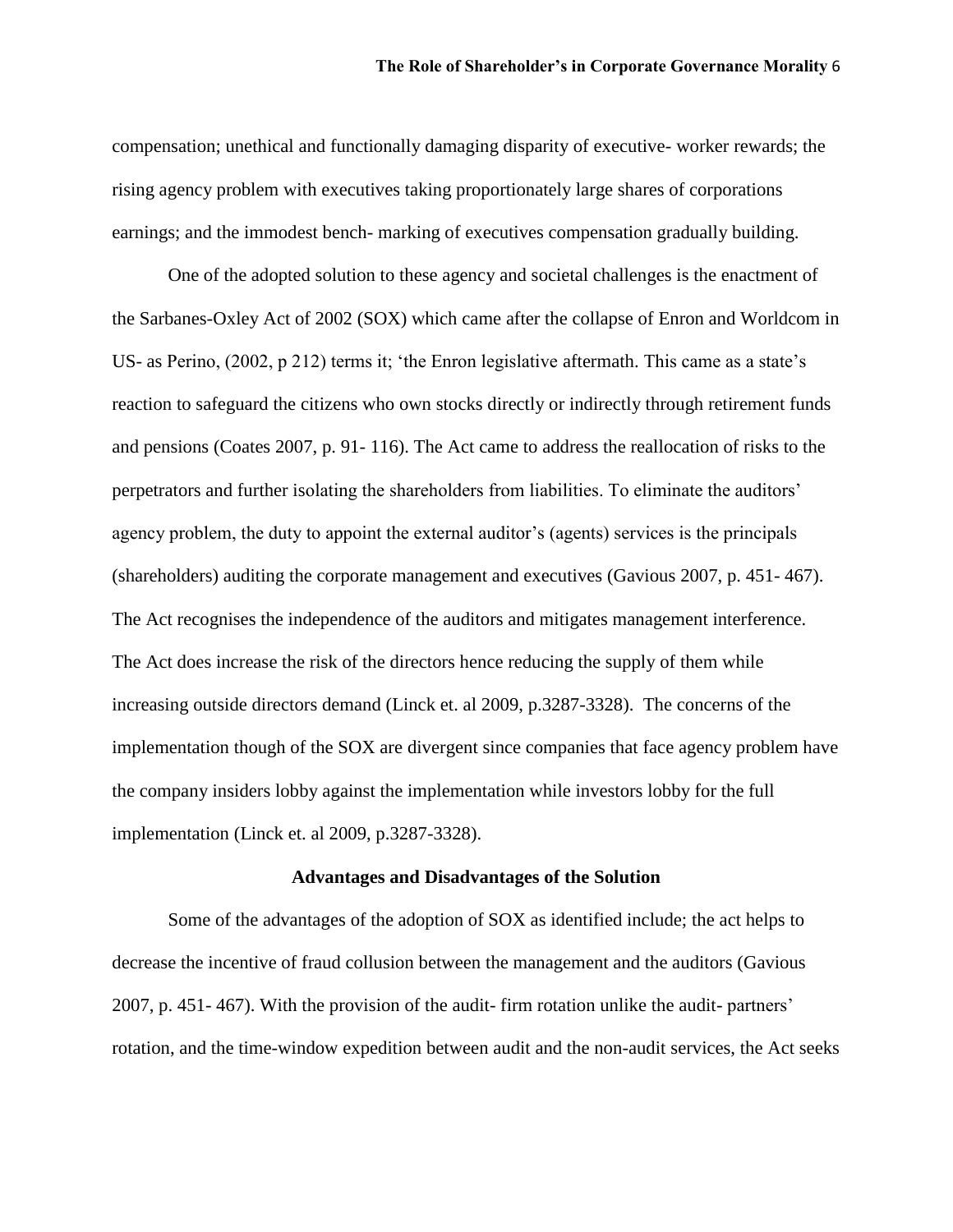to address the joint- agency challenge. With this in mind SOX will help in the improvement of the financial statements within companies (Li. et. al 2008, p.111-134).

Additional advantages identified by include: the standardization of processes among companies of the same characteristics; effective exploitation of convergence opportunities; strengthening internal weak links that may include human resource management, wages regulation and taxation processes (Wagner 2006, p.133.)

Some of the identified disadvantages are that; The legislation imposes significant cost on firms (Leuz 2007, P. 146-165). These cost include the increase in the pay of the directors and executives (Fried 2011, p.722-751.), increased internal control mechanisms (Zhang 2007 , p.74- 115) and increase cost of equity (Ashbaugh 2009, p.1). As observed by Carney (2006 p.141), that cost of .these regulations do exceed the benefits n some companies.

There also exist concerns on the discrimination of the application of the Act. The act is framed to apply to the listed level 2 and 3 but not 1 and 4 (Litvak 2007, p.195-228). This discriminates a universal control of companies' alignment to the market integrity and limit this to few companies that have a high purchase value and agency risks. As points out by Wang (2010, p.885-920), CFOs within companies with high internal control receive high wages as compensation which results to a increased cost of control under SOX.

# **Conclusion**

Corporate governance, a concept focusing on the management of the relationships between different corporation shareholder has been moulded by a myriad of challenges among which agency problem is paramount. The divergence of interest between the principals and agency has attracted incentives to engage in illegal corporate practices at the managements' discretion. These practices range from consumer product quality deprivation, environmental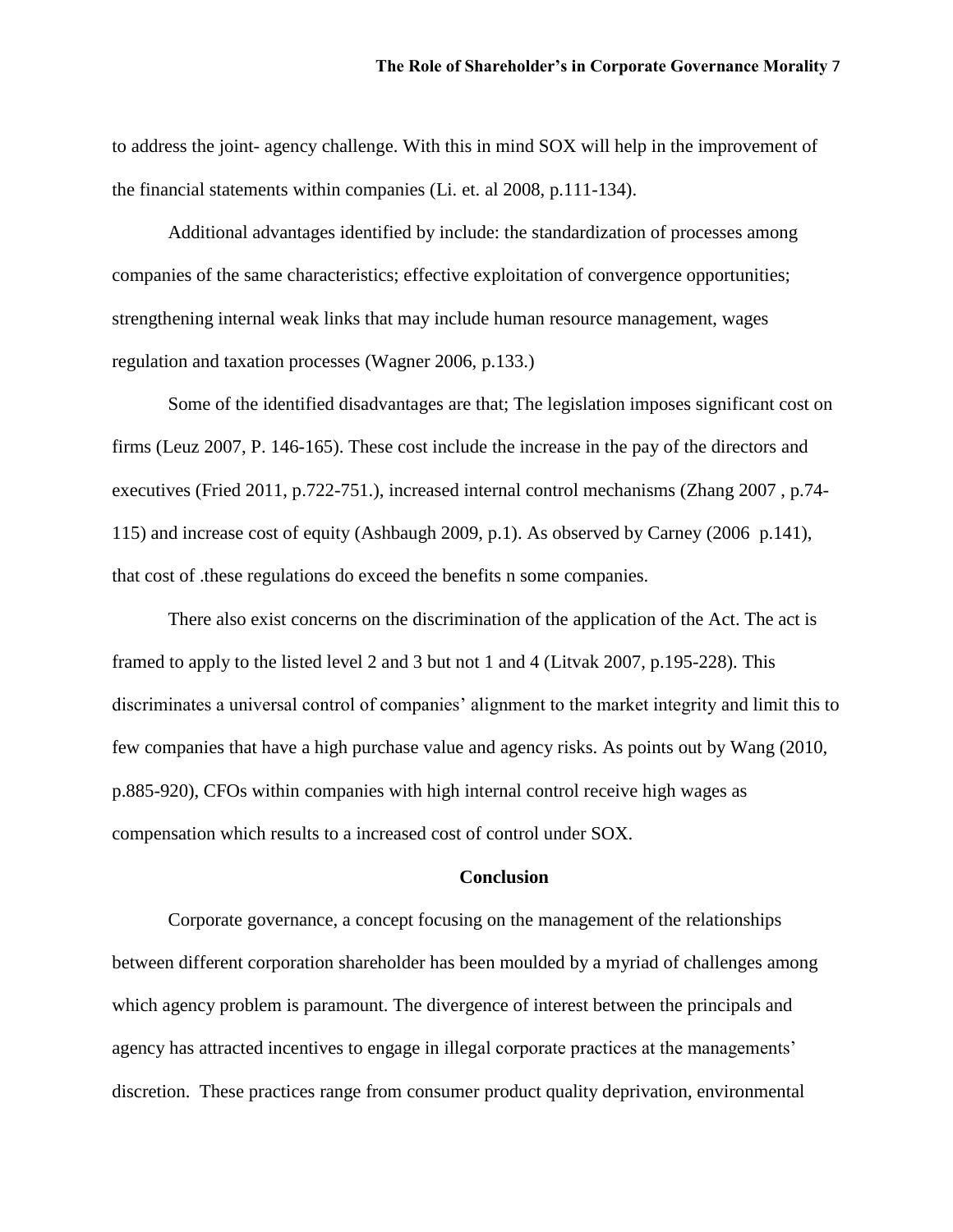unfriendly practices, tax evasion, and insider trading that deprive democratic market participation. Among some of the solutions advocated and adopted include re-allocation of risks to the perpetrators mostly the agents. Legislation like SOX Act in US came as a result of corporations' indulgencies in unethical dealings.

The emergence of SOX in US brought to rise to missed reaction- the principals as proadoption and implementation of the bill while agents interests been greatly affected. The main areas within the Act include: the external auditors independence and rotational contracting; executives' risk- bound high compensation and shareholders isolation to corporate liabilities instigated by managers.

Although the benefits of the adoption of SOX are tangible, realistic and corporateredemptive, there have been cases of negative implications of SOX. Discrimination of the application of the Act to companies and increased cost through advanced internal control and executives' wages are among the challenges associated with the adoption of SOX. This among other solutions have been identified and adopted to mitigate the problem of agency.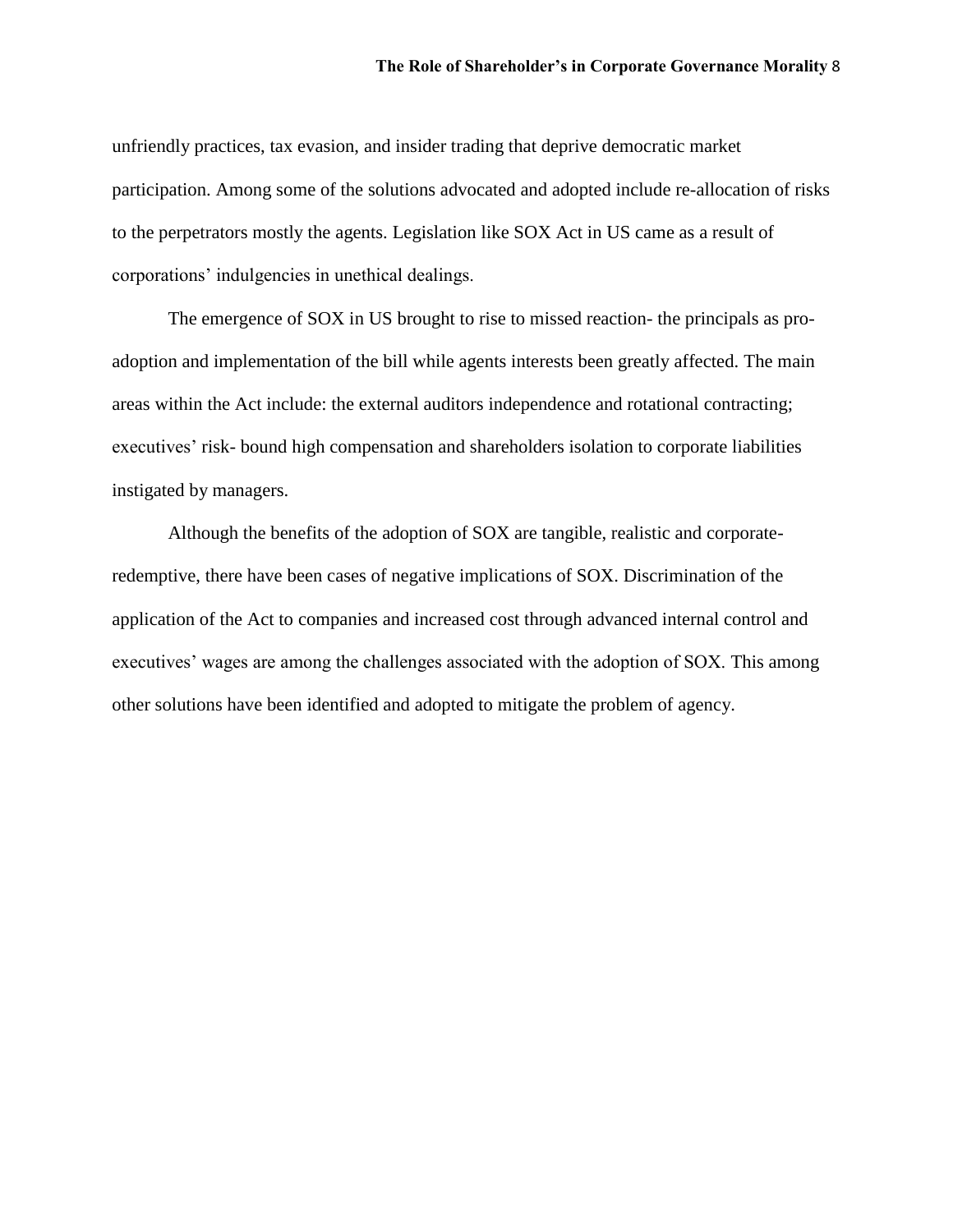#### Reference

- Ashbaugh‐Skaife, H., Collins, D.W. and Lafond, R., 2009. The effect of SOX internal control deficiencies on firm risk and cost of equity. *Journal of Accounting research*, *47*(1), pp.1- 43.
- Carney, W.J., 2006. Costs of Being Public after Sarbanes-Oxley: The Irony of Going Private, The. *Emory LJ*, *55*, p.141.
- Coates, J.C., 2007. The goals and promise of the Sarbanes-Oxley Act. *The Journal of Economic Perspectives*, *21*(1), pp.91-116.
- Freeman, R.E., Wicks, A.C. and Parmar, B., 2004. Stakeholder theory and "the corporate objective revisited". *Organization science*, *15*(3), pp.364-369.
- Fried, J.M. and Shilon, N., 2011. Excess-pay clawbacks. *Journal of Corporation Law*, *36*, pp.722-751.
- Galie, P.J. and Bopst, C., 2006. Machiavelli & Modern Business: Realist Thought in Contemporary Corporate Leadership Manuals\*. *Journal of Business Ethics*, *65*(3), pp.235-250.
- Gavious, I., 2007. Alternative perspectives to deal with auditors' agency problem. *Critical perspectives on Accounting*, *18*(4), pp.451-467
- Goodpaster, K.E., 1991. Business ethics and stakeholder analysis. *Business ethics quarterly*, *1*(01), pp.53-73.
- Ireland, R. D., & Hitt, M. A. (1999). Achieving and maintaining strategic competitiveness in the 21st century: The role of strategic leadership. *The Academy of Management Executive*, *13*(1)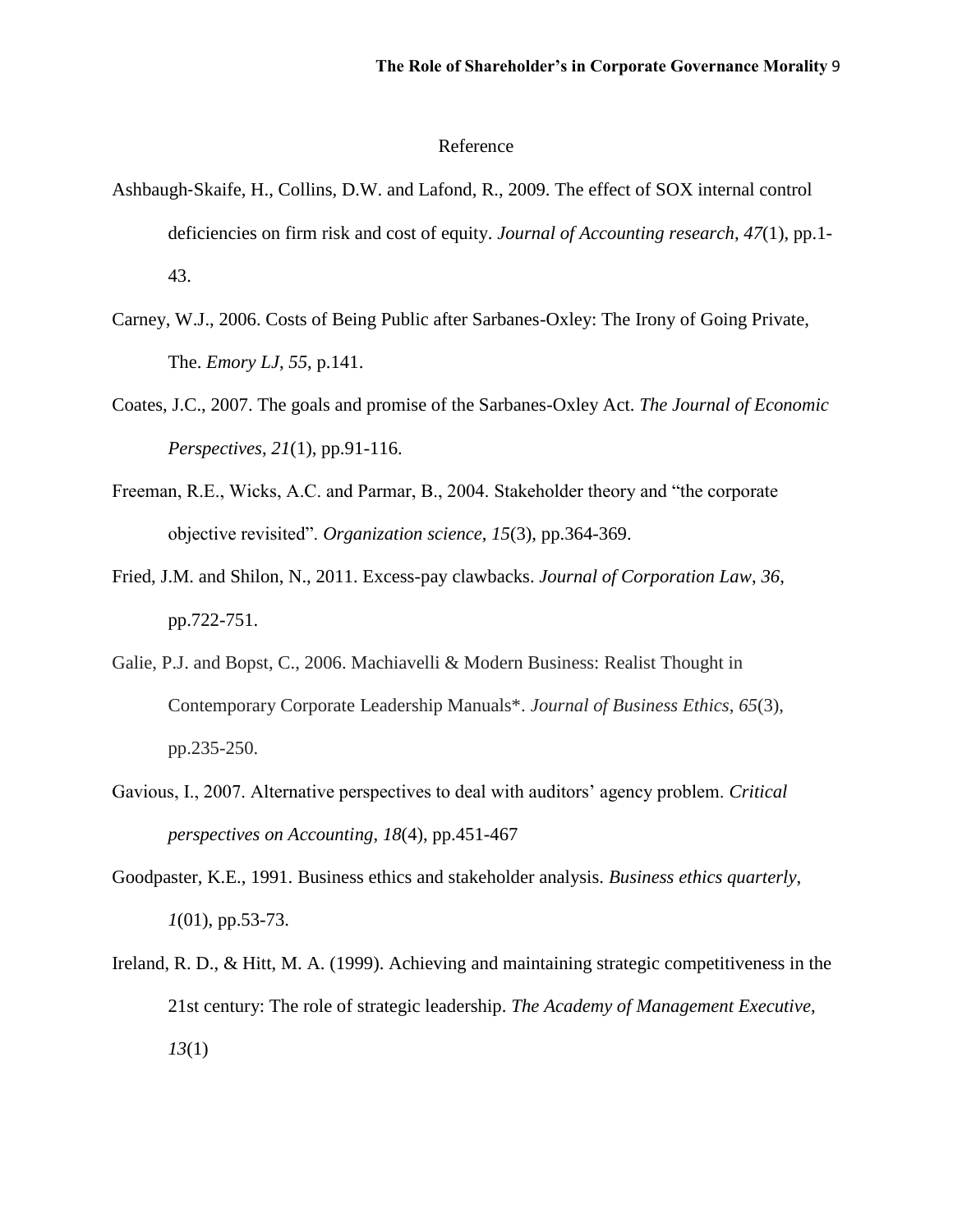- Ismail E., Julie F., Sukhdev J., Adam L. And Karel W. Agency, the romance of management pay and an alternative explanation: CRESC Working Paper Series: Working Paper No. 23
- Jamnik, A., 2011. Business ethics in financial sector. *Economic Research-Ekonomska Istraživanja*, *24*(4), pp.153-163.
- Leuz, C., 2007. Was the Sarbanes–Oxley Act of 2002 really this costly? A discussion of evidence from event returns and going-private decisions. *Journal of Accounting and Economics*, *44*(1), pp.146-165.
- Linck, J.S., Netter, J.M. and Yang, T., 2009. The effects and unintended consequences of the Sarbanes-Oxley Act on the supply and demand for directors. *Review of Financial Studies*, *22*(8), pp.3287-3328.
- Litvak, K., 2007. The effect of the Sarbanes-Oxley Act on non-US companies cross-listed in the US. *Journal of corporate Finance*, *13*(2), pp.195-228.
- Li, H., Pincus, M. and Rego, S.O., 2008. Market reaction to events surrounding the Sarbanes‐Oxley Act of 2002 and earnings management. *Journal of law and Economics*, *51*(1), pp.111-134.
- Michael C. J., 1986. Agency costs of free cash flow, corporate finance, and takeovers: Harvard Business School
- Mitchell, L.E., 2009. Morals of the Marketplace: A Cautionary Essay for Our Time, The. *Stan. L. & Pol'y Rev.*, *20*, p. 171.
- Perino, M.A., 2002. Enron's legislative aftermath: Some reflections on the deterrence aspects of the Sarbanes-Oxley Act of 2002. *Columbia Law and Economics Working Paper*, (212).
- Schwalbach, Joachim, Conyon and Martin J.,1997. European differences in executive pay and corporate